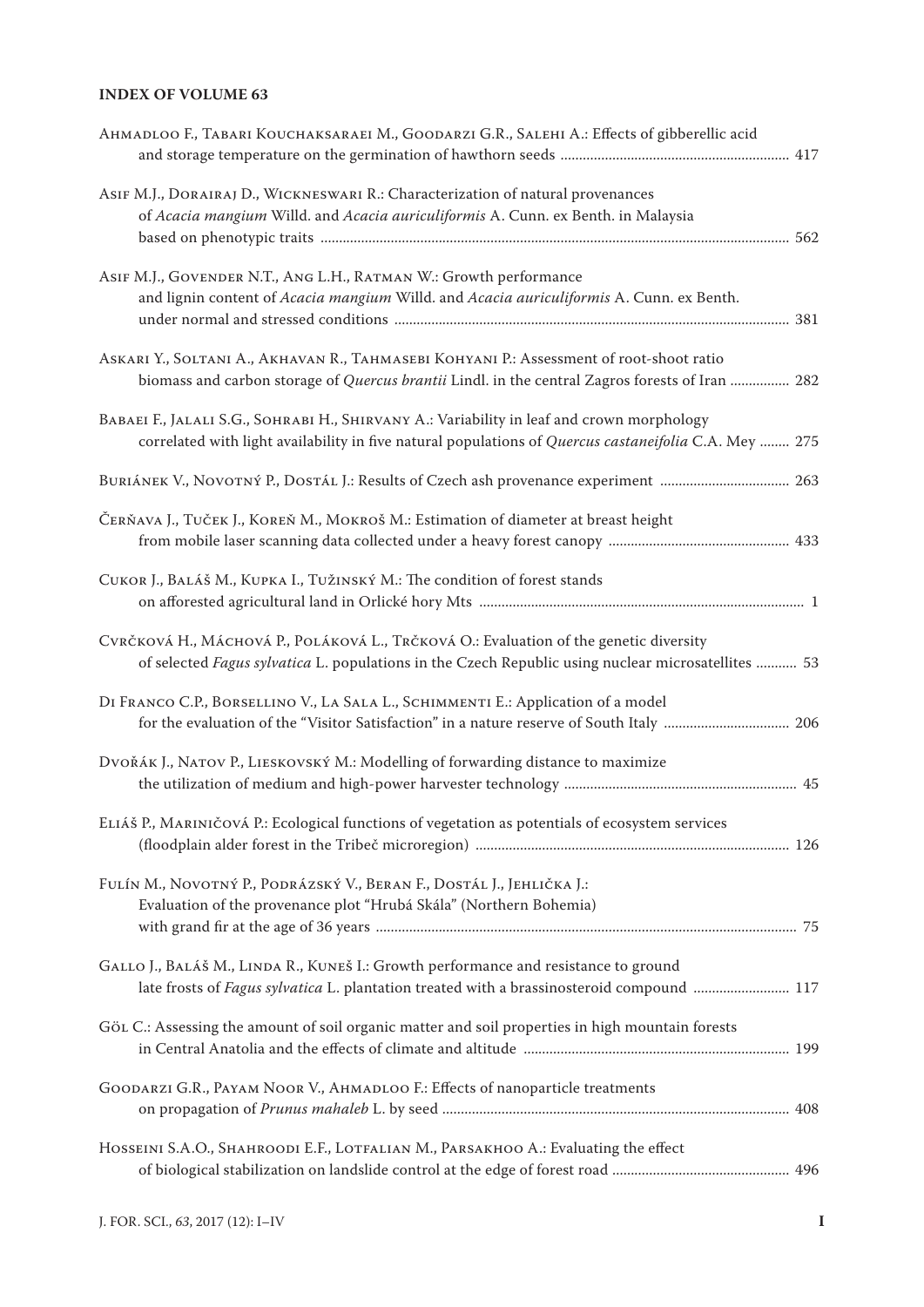| HRIB M., PODRÁZSKÝ V., MATĚJKA K., VIEWEGH J.: Effect of black walnut (Juglans nigra)<br>on the understorey vegetation - a case study of South Moravian forests (Czech Republic)  136          |  |
|------------------------------------------------------------------------------------------------------------------------------------------------------------------------------------------------|--|
| JAFARZADEH A.A., MAHDAVI A., JAFARZADEH H.: Evaluation of forest fire risk                                                                                                                     |  |
| JAHANIFAR K., AMIRNEJAD H., ABEDI Z., VAFAEINEJAD A.: Estimation of the value<br>of forest ecosystem services to develop conservational strategy management                                    |  |
| KADAVÝ J., KNEIFL M., FEDOROVÁ B., BARTŮNĚK J.: Evaluation of transformation                                                                                                                   |  |
| KARAMANOLI K., PAPAIOANNOU A., SOFOGIANNI S.: Soil fertility and productivity estimation<br>of Pinus pinaster Aiton reforestations in Central and Northeast Chalcidice in Northern Greece  470 |  |
| KEIVAN BEHJOU F., GHAFFARZADEH MOLLABASHI O.: Impact of logging intensity<br>on stem density, basal area and biodiversity indices five years after logging                                     |  |
| KESZTHELYI S., PÓNYA Z., PÁL-FÁM F.: Climate-induced seasonal activity                                                                                                                         |  |
| KHALEGHI M.R.: The influence of deforestation and anthropogenic activities on runoff generation  245                                                                                           |  |
| LINDA R., KUNEŠ I., BALÁŠ M., GALLO J.: Morphological variability between diploid                                                                                                              |  |
| LOTFALIAN M., SHEIKHMOONESI F., SABZI M., ABASPOUR M., PEYROV S.: Prevalence of burnout                                                                                                        |  |
| MAISSUPOVA I.K., SARSEKOVA D.N., WEGER J., BUBENÍK J.: Comparison of the growth                                                                                                                |  |
| MARTINÍK A., ADAMEC Z., HOUŠKA J.: Production and soil restoration effect of pioneer                                                                                                           |  |
| MASUMIAN A., NAGHDI R., ZENNER E.K., NIKOOY M., LOTFALIAN M.: Comparison                                                                                                                       |  |
| МАТĚЈКА К.: Multivariate analysis for assessment of the tree populations based<br>on dendrometric data with an example of similarity among Norway spruce subpopulations  449                   |  |
| MATINNIA B., PARSAKHOO A., MOHAMMADI J., SHATAEE JOUIBARI S.:<br>Monitoring geometric properties of an existing forest road using airborne Lidar data  490                                     |  |
| MAUER O., HOUŠKOVÁ K., MIKITA T.: The root system of pedunculate oak (Quercus robur L.)                                                                                                        |  |
| MIKLEŠ M., HELEXA M., MIKLEŠ J.: Research on forest terrain roughness                                                                                                                          |  |
| MIRAKHORLOU K., AKHAVAN R.: Forest density and orchard classification                                                                                                                          |  |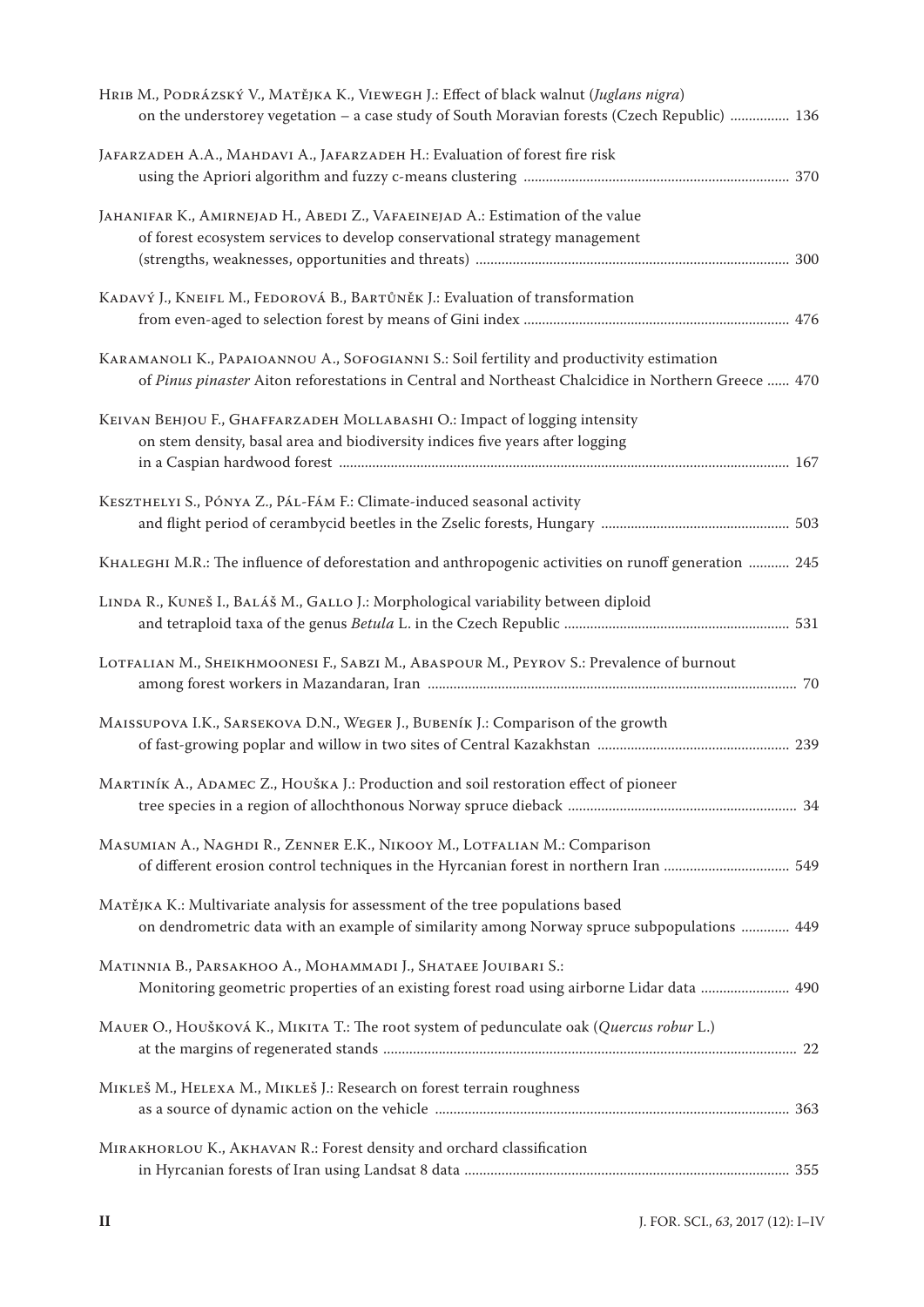| Монаммарі LIMAEI S., LOHMANDER P., OLSSON L.: Dynamic growth models                                                                                                                                          |  |
|--------------------------------------------------------------------------------------------------------------------------------------------------------------------------------------------------------------|--|
| Монаммарі Z., Монаммарі LIMAEI S., LOHMANDER P., OLSSON L.: Estimating the aboveground<br>carbon sequestration and its economic value (case study: Iranian Caspian forests)  511                             |  |
| NAKVASINA E.N., DEMINA N.A., PROZHERINA N.A.: Evaluation of survival and growth<br>of Picea abies (L.) H. Karst. and Picea obovata Ledeb. provenances in the north of Russia  401                            |  |
| NAVARRO-CERRILLO R.M., GONZÁLEZ-FERREIRO E., GARCÍA-GUTIÉRREZ J.,<br>CEACERO RUIZ C.J., HERNÁNDEZ-CLEMENTE R.: Impact of plot size<br>and model selection on forest biomass estimation using airborne LiDAR: |  |
| NEVEROV N.A., BELYAEV V.V., CHISTOVA Z.B., KUTINOV Y.G., STARITSYN V.V.,<br>POLYAKOVA E.V., MINEEV A.L.: Effects of geo-ecological conditions on larch wood                                                  |  |
| NOVÁK J., DUŠEK D., KACÁLEK D., SLODIČÁK M.: Analysis of biomass in young Scots pine stands                                                                                                                  |  |
| NOVÁK J., DUŠEK D., SLODIČÁK M., KACÁLEK D.: Importance of the first thinning                                                                                                                                |  |
| NOVOTNÝ R., LOMSKÝ B., ŠRÁMEK V.: Changes in the nutrition and health status                                                                                                                                 |  |
| OVCHINNIKOV A.S., LITVINOV E.A., RULEV A.S., FOMIN S.D., KOCHKAR' M.M., VOROB'EVA O.M.:                                                                                                                      |  |
| PARHIZKAR P., SAGHEB-TALEBI K., SHAHINI Y., TEIMOURI M.: Introduction of suitable species                                                                                                                    |  |
| PARSAKHOO A., MOSTAFA M., SHATAEE S., LOTFALIAN M.:                                                                                                                                                          |  |
| PECHÁČEK J., VAVŘÍČEK D., KUČERA A., DUNDEK P.: The effect of slow-release fertilizers                                                                                                                       |  |
| PEK R., RIEDL M., JARSKÝ V.: Innovative approaches in forest management - the application                                                                                                                    |  |
| POURMAJIDIAN M.R., KAVIAN H.: Assessment of plant biological diversity and soil characteristics<br>in the pure ash tree stand and in mixture with beech (a case study of Lavij-Noor, Iran)  443              |  |
| RÉDEI K., CSIHA I., RÁSÓ J., KESERŰ Z.: Selection of promising black locust                                                                                                                                  |  |
| ROSTAMIKIA Y., TABARI KOUCHAKSARAEI M., ASGHARZADEH A., RAHMANI A.:<br>Biomass allocation, leaf gas exchange and nutrient uptake of hazelnut seedlings                                                       |  |
| Šálek L., Machar I., Sivacioğlu A., Zahradník D., Simon J., Jeřábková L.:                                                                                                                                    |  |